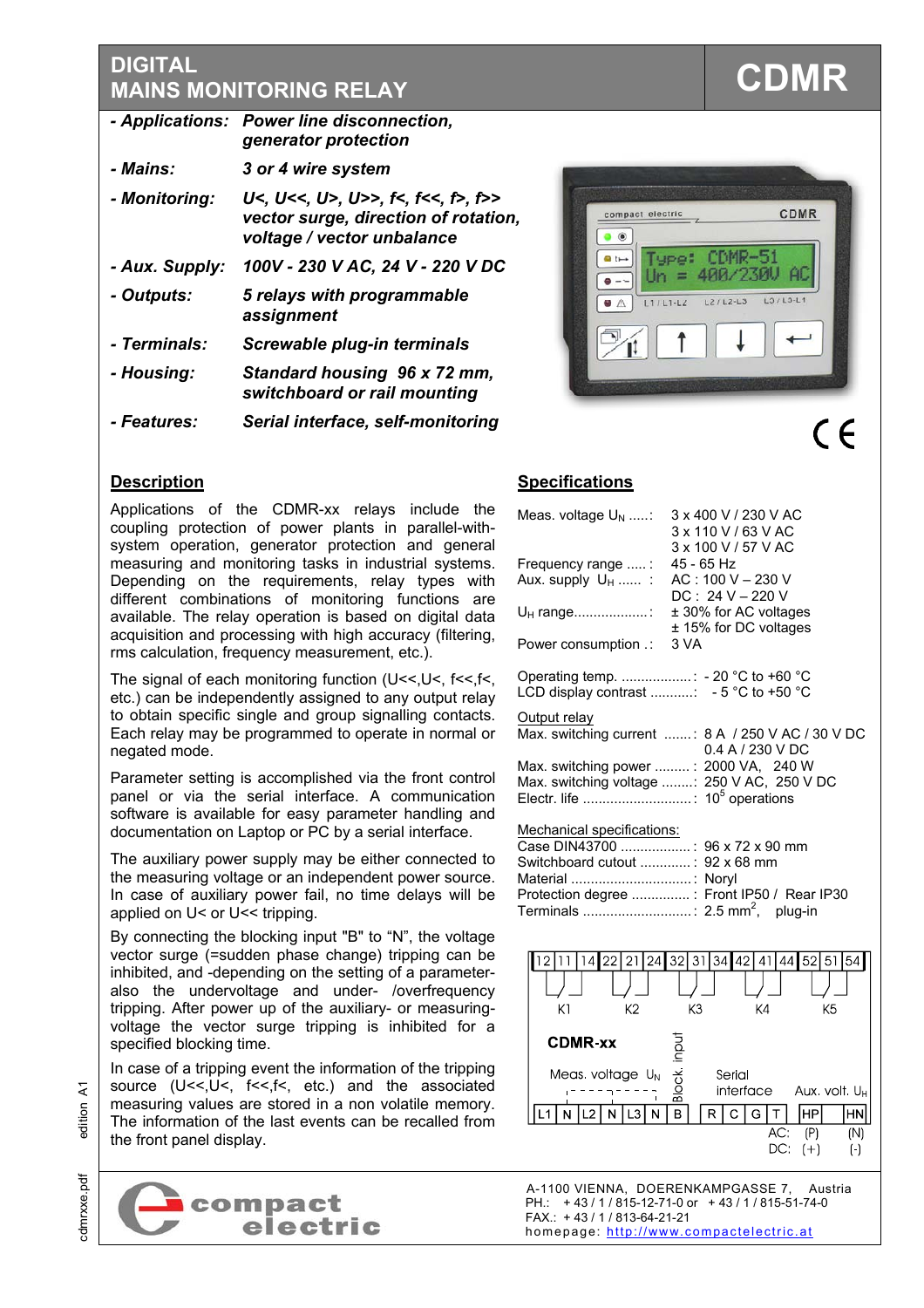# **DIGITAL MAINS MONITORING RELAY COMPANY**

### Specifications (continued)

| Insulation: |
|-------------|
|             |

| irisulation.                |  |
|-----------------------------|--|
| Meas. inputs - aux. supply: |  |
|                             |  |
|                             |  |
|                             |  |

| ulahuarus.<br>Safety:                     | EN 61010                              |  |
|-------------------------------------------|---------------------------------------|--|
| EMC - Emission:<br>Uh = $AC$<br>$Uh = DC$ | EN 50081-1<br>$EN 50081-2$ (industry) |  |
| EMC - Immunity:                           | EN $50082-2$ (industry)               |  |

Standards:

Mounting equipment:

- Control panel mounting clamps (standard)
- Snap-on adapter to 35mm DIN Rail (optional)
- CDMR serial communication software available for free at www.compactelectric.at (Requirements: Windows 2000, XP, Vista or Windows 7)



Note: Wire length for "B" connection must not be longer than 3 m. Specifications subject to change without notice.





**Connection diagram for 4-wire system: Front mounting (panel cut-out: 92 x 68 mm): Connection diagram for 4-wire system:** 



### **Connection diagram for 3-wire system:** Mounting with rail adapter (adapter width: 115 mm):





**COMPACT**<br> **COMPACT**<br> **ELECTIC**<br> **ELECTIC**<br> **ELECTIC**<br> **ELECTIC**<br> **ELECTIC**<br> **ELECTIC**<br> **ELECTIC**<br> **ELECTIC**<br> **ELECTIC**<br> **ELECTIC**<br> **ELECTIC**<br> **ELECTIC**<br> **ELECTIC**<br> **ELECTIC**<br> **ELECTIC** PH.: + 43 / 1 / 815-12-71-0 or + 43 / 1 / 815-51-74-0 FAX.: + 43 / 1 / 813-64-21-21 homepage: http://www.compactelectric.at